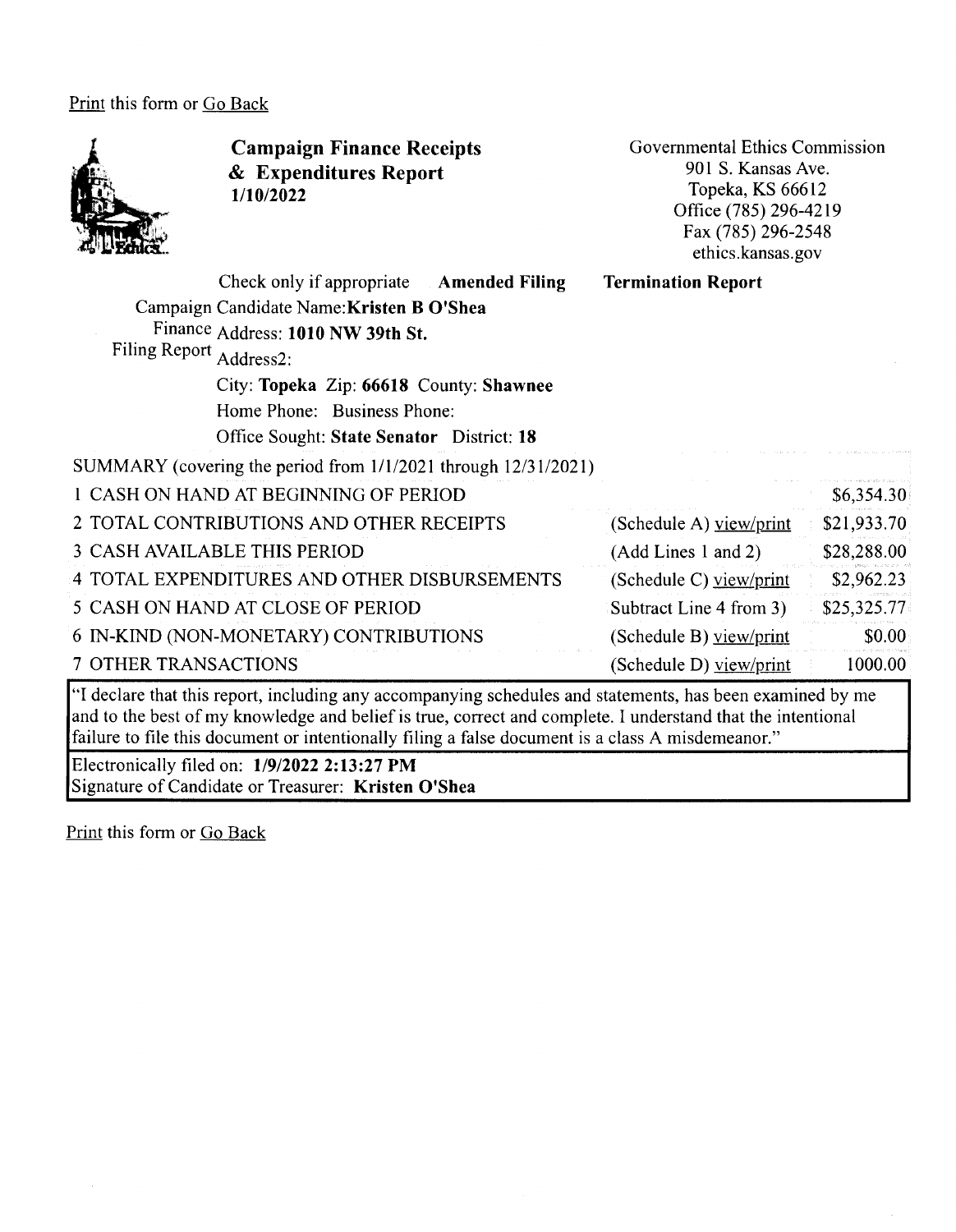#### **SCHEDULE A**

#### **CONTRIBUTIONS AND OTHER RECEIPTS**

**Candidate:** Kristen **B** O'Shea

|          | <b>Name and Address</b>                                                                                                                    | <b>Type of Payment</b><br>Occupation of |                                             |           |
|----------|--------------------------------------------------------------------------------------------------------------------------------------------|-----------------------------------------|---------------------------------------------|-----------|
| Date     | of Contributor                                                                                                                             | Cash, Check, Loan, E-<br>funds, Other   | <b>Individual Giving</b><br>More Than \$150 | Amount    |
| 12/30/21 | Teledoc Health PAC<br>28 Liberty Ship Way<br>Suite 2815<br>Sausalito CA 94965                                                              | Check                                   |                                             | \$250.00] |
| 12/30/21 | Pfizer Pac<br>235 East 42nd St.<br>New York NY 10017                                                                                       | Check                                   |                                             | \$500.00  |
| 12/30/21 | LRICo Services LLC<br>2416 East 37th St. N<br>Wichita KS 67219                                                                             | Check                                   |                                             | \$250.00  |
| 12/30/21 | LRICo Services LLC<br>2416 East 37th St. N<br>Wichita KS 67219                                                                             | Check                                   |                                             | \$250.00  |
| 12/28/21 | Jennifer Crow<br>1110 Ward Parkway<br>Kansas City MO 64112                                                                                 | E Funds                                 |                                             | \$100.00] |
| 12/24/21 | <b>Americrown Service</b><br><b>Corporation President's</b><br>Account<br>1801 W International<br>Speedway Blvd.<br>Daytona Beach FL 32114 | Check                                   |                                             | \$500.00  |
| 12/23/21 | Smile Direct Club LLC<br>414 Union Street<br>Suite 800<br>Nashville TN 37219                                                               | Check                                   |                                             | \$250.00  |
| 12/22/21 | Kansas Dental PAC<br>5200 SW Huntoon Street<br>Topeka KS 66604                                                                             | Check                                   |                                             | \$250.00] |
| 12/20/21 | Stray Dog Pac of Kansas<br>11460 Tomahawk Creek<br>Pkwy<br>Ste 300<br>Leawood KS 66211                                                     | Check                                   |                                             | \$100.00  |
| 12/20/21 | Kansas Livestock<br>Association<br>6031 SW 37th St.<br>Topeka KS 66614-5129                                                                | Check                                   |                                             | \$250.00  |
| 12/17/21 | CVS Pharmacy Inc.                                                                                                                          | Check                                   |                                             | \$500.00  |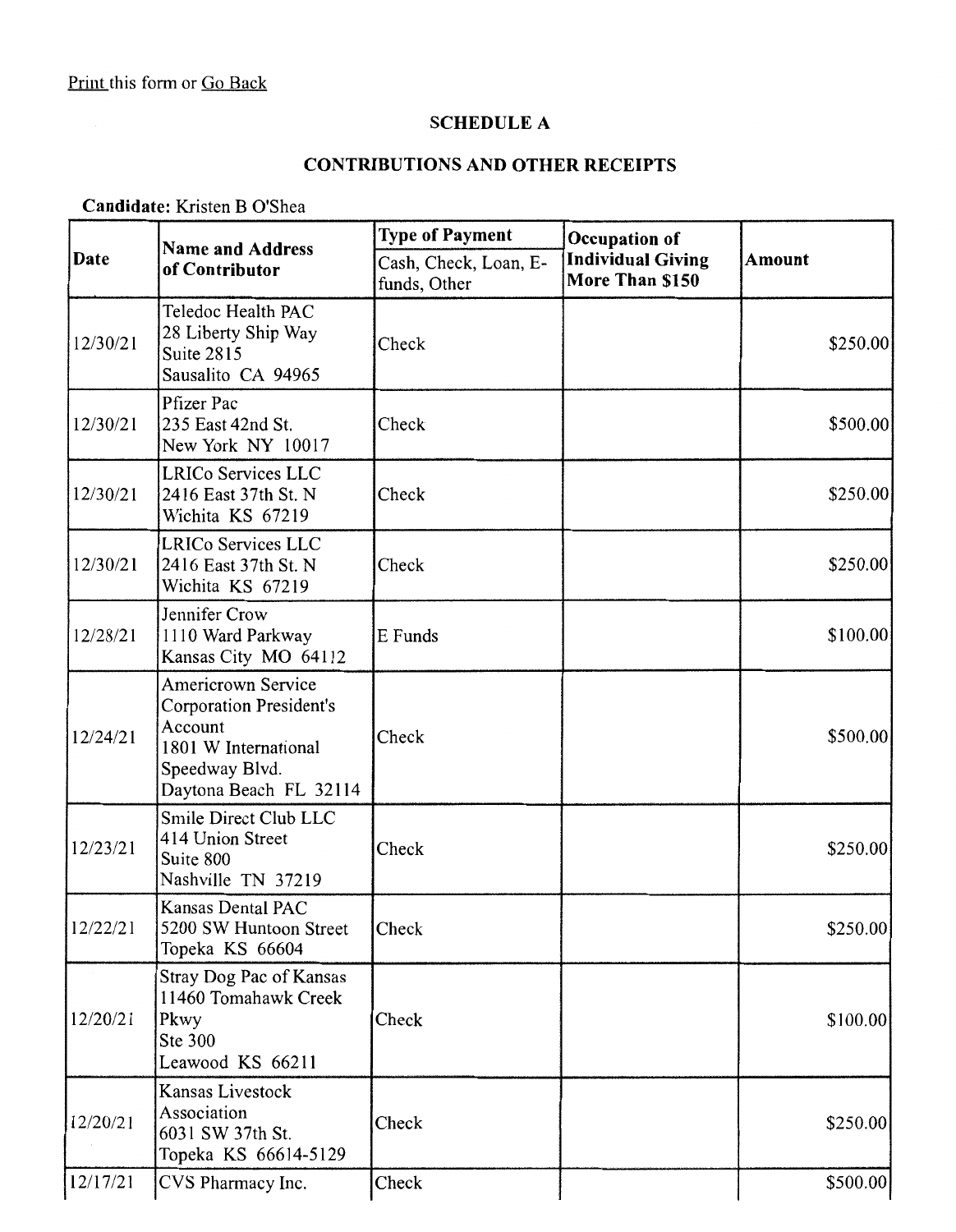|          | 1 CVS Drive<br>Woonsocket RI 2895                                                                   |       |           |
|----------|-----------------------------------------------------------------------------------------------------|-------|-----------|
| 12/17/21 | Kansas Beverage<br><b>Association PAC</b><br>5845 SW 29th Street<br>Topeka KS 66614                 | Check | \$500.00  |
| 12/15/21 | Foely Industries Inc.<br>1550 S West St.<br>Wichita KS 67213                                        | Check | \$500.00  |
| 12/08/21 | United Health Group<br>Political Action Committee<br>330 NW 82nd Street<br>Topeka KS 66617          | Check | \$500.00  |
| 12/08/21 | Blue Cross Blue Shield of<br>Kansas<br>1133 SW Topeka Blvd.<br>Topeka KS 66629                      | Check | \$500.00  |
| 12/08/21 | Kansas Association for<br>Responsible Liquor Laws,<br>inc.<br>919 S. Kansas Ave.<br>Topeka KS 66612 | Check | \$250.00] |
| 11/29/21 | PAC of Kansas<br>Opthalmologists<br>10 W. Phillip Rd.<br>Suite 120<br>Vernon Hills IL 60061         | Check | \$500.00  |
| 11/24/21 | RAI Services Company<br>P.O. Box 464<br>Winston-Salem NC 27102                                      | Check | \$250.00  |
| 11/16/21 | Capital Trucking LLC<br>PO BOx 1554<br>Topeka KS 66601                                              | Check | \$250.00  |
| 11/16/21 | Hamm Inc.<br>PO Box 16796<br>Wichita KS 67216                                                       | Check | \$500.00  |
| 11/16/21 | Venture Corporation<br>PO Box 1486<br>Great Bend KS 67530-<br>1486                                  | Check | \$500.00  |
| 11/11/21 | HyVee Employees Pac<br>5820 westown Parkway<br>West Des Moines IA<br>50266                          | Check | \$250.00  |
| 11/11/21 | <b>Kansas Funeral Directors</b><br>Association<br>1200 S. Kansas Ave.<br>Topeka KS 66612            | Check | \$200.00  |
| 11/10/21 | Hollywood Casino at<br>Kansas Speedway                                                              | Check | \$500.00  |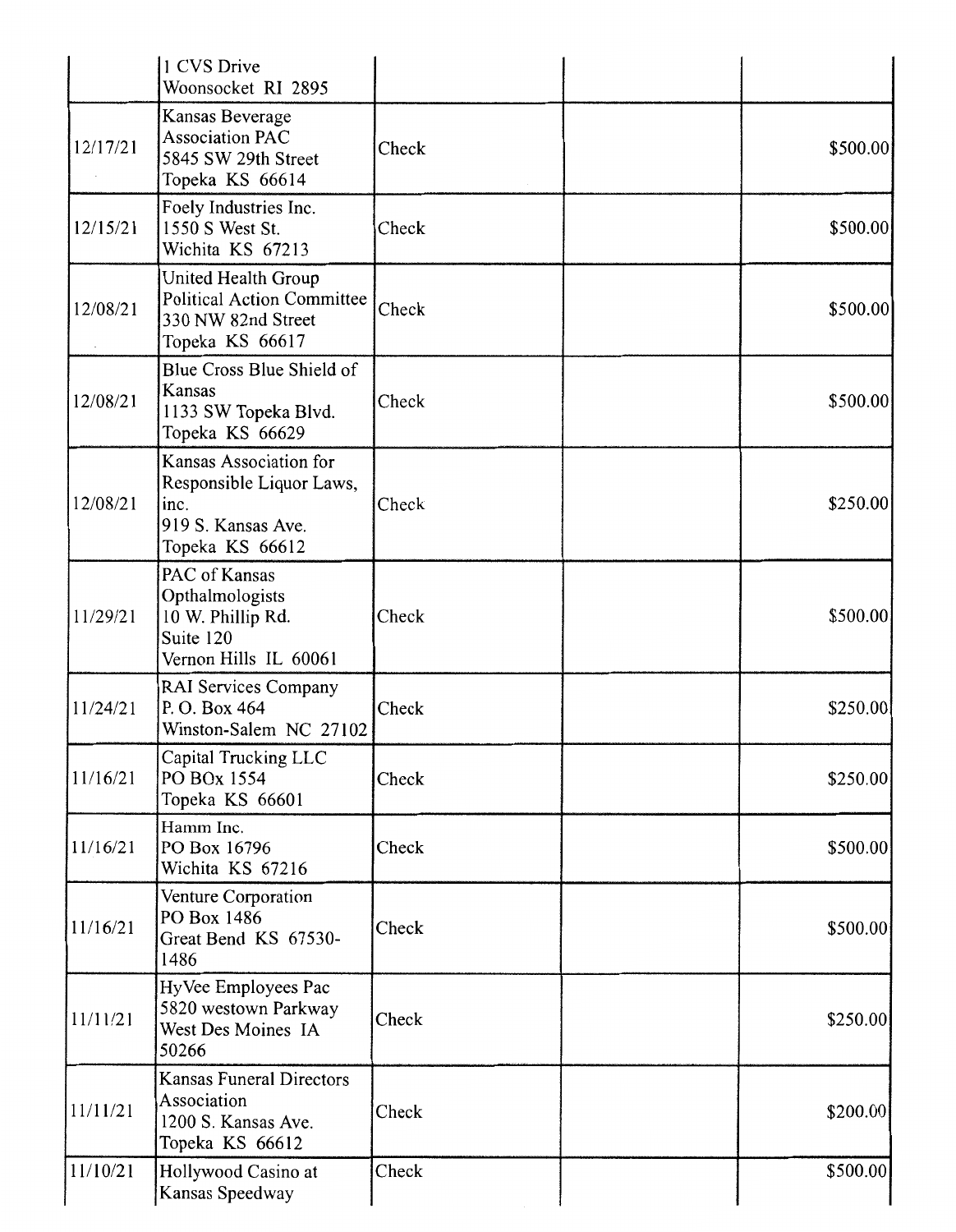|          | 777 Hollywood Casino<br>Blvd.<br>Kansas City KS 66111                                                   |       |           |
|----------|---------------------------------------------------------------------------------------------------------|-------|-----------|
| 11/08/21 | <b>HCA Kansas Good</b><br>Government Fund<br>550 N Hillside St.<br>Wichita KS 67214                     | Check | \$500.00  |
| 11/08/21 | Kansas Association of<br>Nurse Anesthetists KANA<br><b>CRNA PAC</b><br>PO Box 4006<br>Lawrence KS 66046 | Check | \$500.00  |
| 11/05/21 | Blue Cross Blue Shield of<br>Kansas<br>1133 SW Topeka Blvd.<br>Topeka KS 66629                          | Check | \$500.00  |
| 11/04/21 | <b>KOSS</b> Construction<br>Company<br>5830 SW Drury Lane<br>Topeka KS 66604                            | Check | \$500.00  |
| 10/29/21 | <b>UP Railroad Company</b><br>200 NW Railroad St.<br>Topeka KS 66608                                    | Check | \$500.00  |
| 10/29/21 | Kansas Cable Pac<br>900 S Kansas Ave.<br>Suite 300<br>Topeka KS 66612                                   | Check | \$250.00] |
| 10/28/21 | Cox Communications<br>901 S George Washington<br>Blvd.<br>Wichita KS 67211                              | Check | \$250.00  |
| 10/28/21 | <b>Comcast Financial Agency</b><br>Corporation<br>1701 JFK Blvd.<br>Philadelphia PA 19103-<br>2838      | Check | \$250.00  |
| 10/28/21 | Midwest Health Inc.<br>3024 SW Wannamaker Rd.<br>Suite 300<br>Topeka KS 66614                           | Check | \$400.00  |
| 10/28/21 | <b>KHCA Pac</b><br>1100 SW Gage Blvd.<br>PO Box 4770<br>Topeka KS 66604-1761                            | Check | \$500.00  |
| 10/28/21 | <b>CUPAC</b> of Kansas<br>901 SW Topeka Blvd.<br>Topeka KS 66612                                        | Check | \$250.00] |
| 10/28/21 | Kansas Automobile<br><b>Dealers Election Action</b><br>Committee                                        | Check | \$250.00  |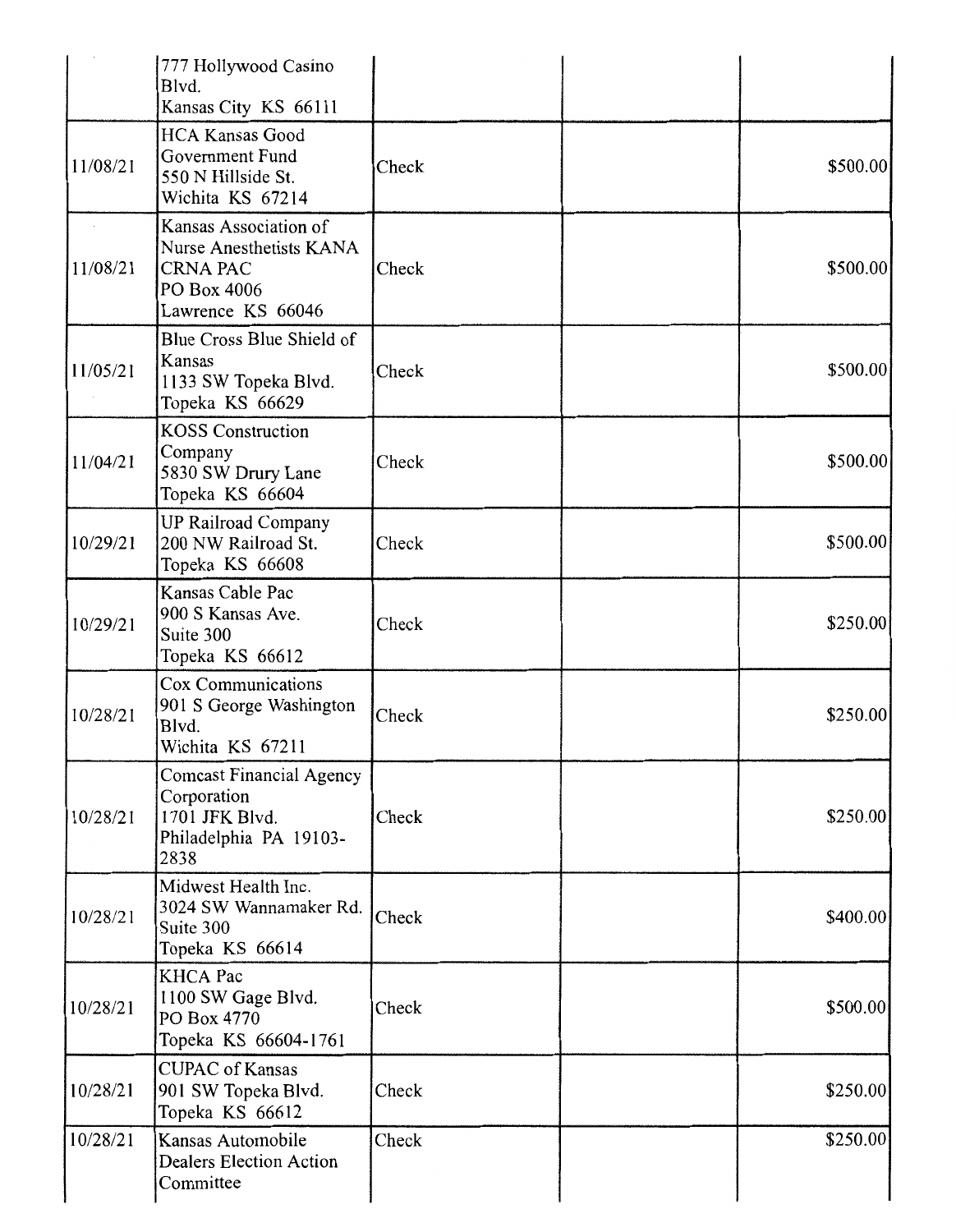| 08/31/21  | Altria Client Services LLC Check                                                                  |         |                                                 | \$500.00   |
|-----------|---------------------------------------------------------------------------------------------------|---------|-------------------------------------------------|------------|
| 09/19/21  | Jack Allston<br>13975 Melissa Vue<br>Pottawatomie<br>Wamego KS 66547                              | E Funds | Director                                        | \$383.70   |
| 09/20/21  | Merk & Co., Inc.<br>200 Galloping Hill Road<br>Mailstop K-5 2081<br>Kenilworth NJ 7033-1310       | Check   |                                                 | \$250.00   |
| 09/20/21  | Merk & Co., Inc.<br>200 Galloping Hill Road<br>Mailstop K-5 2081<br>Kenilworth NJ 7033-1310       | Check   |                                                 | \$250.00   |
| 109/23/21 | Kansas Rural Independent<br>Telecoms PAC<br>PO Box 4799<br>Topeka KS 66604                        | Check   |                                                 | \$500.00   |
| 09/28/21  | Delta Dental of Kansas<br>p.o. box 789769<br>Wichita KS 67278-9769                                | Check   |                                                 | \$1,000.00 |
| 10/01/21  | AT & T Services Inc.<br>220 SE 6th Ave.<br>Topeka KS 66603                                        | Check   |                                                 | \$250.00   |
| 10/06/21  | Anheuser Busch<br>Companies<br>One Busch Place<br>St. Louis MO 63118                              | Check   |                                                 | \$250.00]  |
| 10/07/21  | Kristen O'Shea<br>1010 NW 39TH ST<br>Topeka KS 66618                                              | Check   | reimbursement of<br>overpayment of self<br>loan | \$1,000.00 |
| 10/09/21  | Walmart Stores Inc.<br>702 SE 8th St.<br>Bentonville AR 72716                                     | Check   |                                                 | \$1,000.00 |
| 10/18/21  | Cigna<br>701 Pennsylvania Avenue,<br><b>NW</b><br>Suite 720<br>Washington DC 20004                | Check   |                                                 | \$250.00   |
| 10/28/21  | Kansas Agri Business<br>Council<br>816 SW Tyler St.<br>Suite 100<br>Topeka KS 66612               | Check   |                                                 | \$500.00   |
| 10/28/21  | <b>Kansas Contractors</b><br>Association<br>800 SW Jackson St.<br>Suite $#100$<br>Topeka KS 66612 | Check   |                                                 | \$500.00   |
|           | 731 South Kansas Ave.<br>Topeka KS 66603                                                          |         |                                                 |            |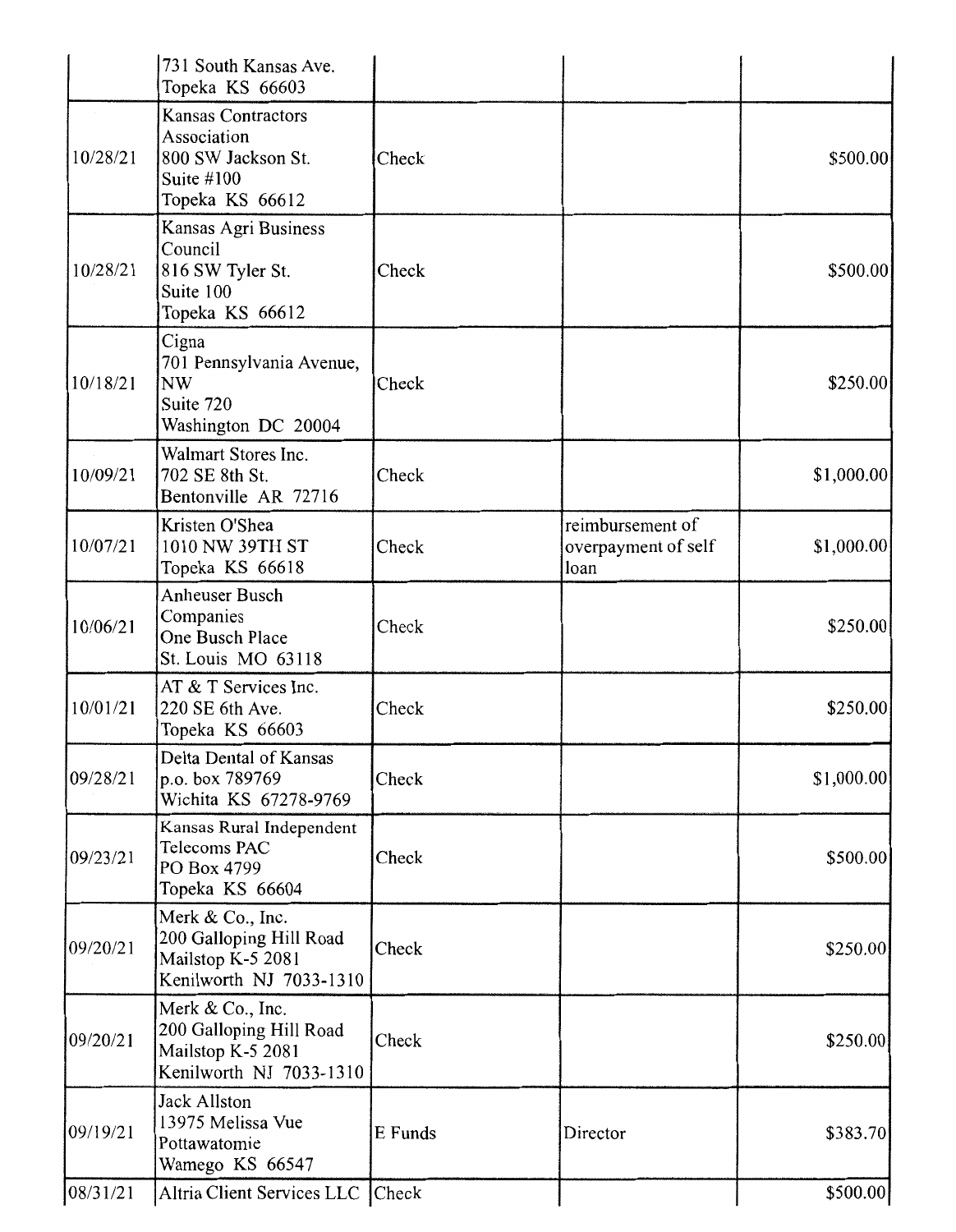|                                                | PO Box 85088<br>Richmond VA 23285                                                                                             |       |                       |             |
|------------------------------------------------|-------------------------------------------------------------------------------------------------------------------------------|-------|-----------------------|-------------|
| 08/10/21                                       | Kansas Independent<br>Pharmacy Pac<br>3512 SW Fairlawn Rd.<br><b>STe 300</b><br>Topeka KS 66614                               | Check |                       | \$500.00    |
| 08/10/21                                       | Kansas Independent<br>Pharmacy Pac<br>3512 SW Fairlawn Rd.<br><b>STe 300</b><br>Topeka KS 66614                               | Check |                       | \$500.00    |
| 07/28/21                                       | Kansas Hospital<br><b>Association Political</b><br><b>Action Committee</b><br>215 SE 8th Ave.<br>Ste 551-S<br>Topeka KS 66603 | Check |                       | \$250.00    |
| 06/14/21                                       | Kristen O'Shea<br>1010 NW 39TH ST<br>Topeka KS 66618                                                                          | Check | <b>Business Owner</b> | \$1,000.00] |
|                                                | Total Itemized Receipts for Period                                                                                            |       |                       | \$21933.70  |
|                                                | Total Unitemized Contributions (\$50 or less)                                                                                 |       |                       | \$0         |
| Sale of Political Materials (Unitemized)       |                                                                                                                               |       | \$0                   |             |
| Total Contributions When Contributor Not Known |                                                                                                                               |       | \$0                   |             |
| TOTAL RECEIPTS THIS PERIOD                     |                                                                                                                               |       |                       | \$21933.70] |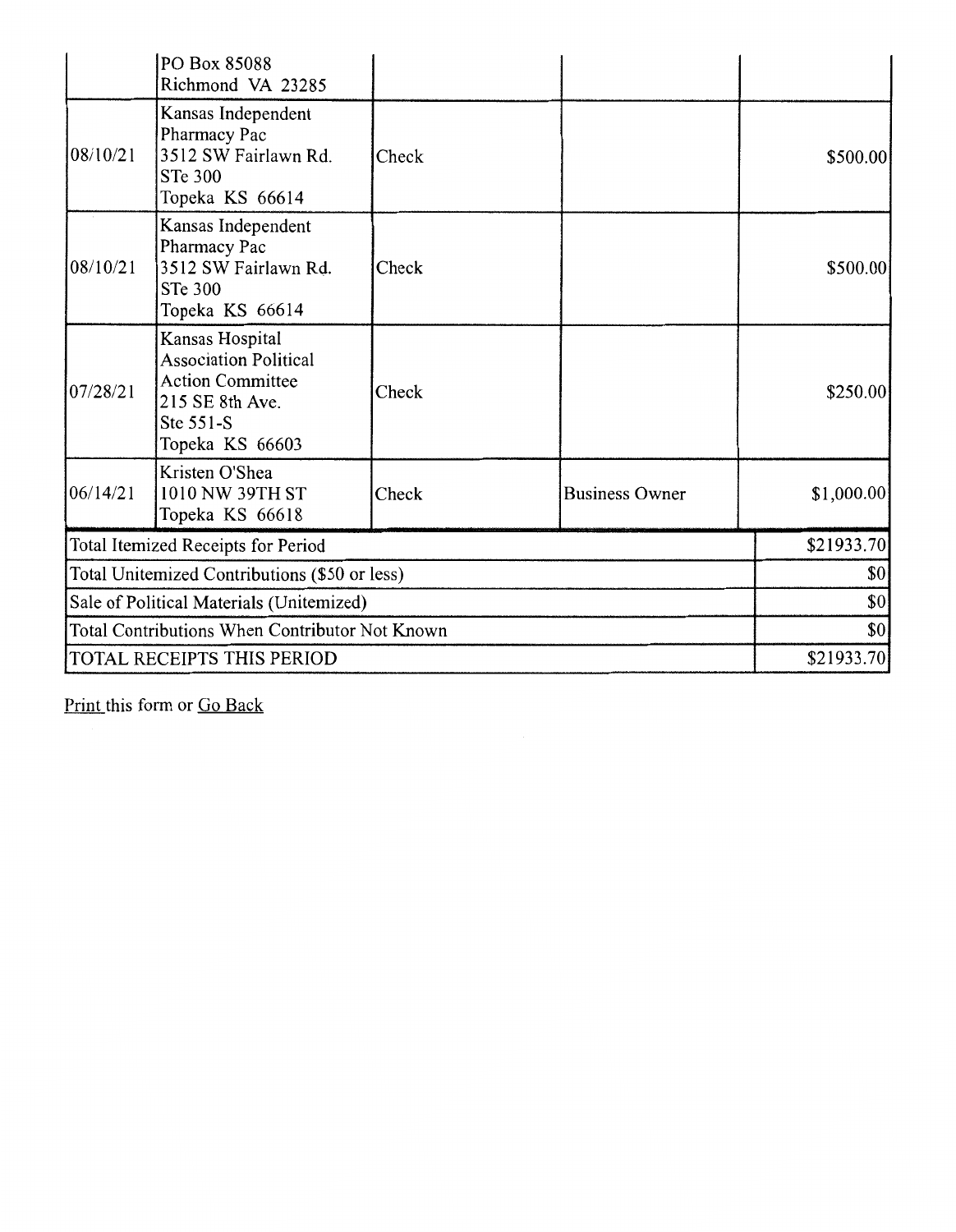# **SCHEDULE C**

# **EXPENDITURES AND OTHER DISBURSEMENTS**

### **Candidate:** Kristen B O'Shea

| Date     | <b>Name and Address</b>                                                                                     | <b>Purpose of Expenditure</b><br>or Disbursement                   | <b>Amount</b> |
|----------|-------------------------------------------------------------------------------------------------------------|--------------------------------------------------------------------|---------------|
| 12/28/21 | anedot<br>1920 McKinney Ave<br>7th floor<br>Dallas TX 75201                                                 | Fundraising Expenses Online transaction                            | \$4.30        |
| 11/10/21 | <b>USPS</b><br>220 NW Lyman Rd.<br>Topeka KS 66608                                                          | Postage/Shipping PO Box                                            | \$188.00      |
| 09/20/21 | anedot<br>1920 McKinney Ave<br>7th floor<br>Dallas TX 75201                                                 | Miscellaneous electronic donation fee                              | \$16.30       |
| 08/05/21 | Walmart<br>2600 NW Rochester Rd.<br>Topeka KS 66617                                                         | Supplies Candy for parade                                          | \$32.55       |
| 06/14/21 | Dunkin Doughnuts<br>4009 SW 21st St<br>Topeka KS 66604                                                      | Consultant gift card for services                                  | \$50.00       |
| 06/11/21 | <b>USPS</b><br>220 NW Lyman Rd.<br>Topeka KS 66608                                                          | Postage/Shipping stamps                                            | \$66.00       |
| 05/21/21 | Seaman Education Advantage<br>Foundation<br>901 NW Lyman Rd.<br>Topeka KS 66608                             | Fundraising Expenses Sponsorship for<br>golf tournament for Seamen | \$100.00      |
| 03/31/21 | Legislative Administrative Services Printing stationary<br>300 SW 10th Ave.<br>Ste 551-S<br>Topeka KS 66612 |                                                                    | \$431.51      |
| 01/30/21 | Walmart<br>2600 NW Rochester Rd.<br>Topeka KS 66617                                                         | Electronics/Computers Adapter for<br>computer at capitol           | \$14.06       |
| 01/22/21 | Amazon<br>410 Terry Ave N.<br>Seattle WA 98109                                                              | Electronics/Computers keyboard and<br>mouse for capitol            | \$29.51       |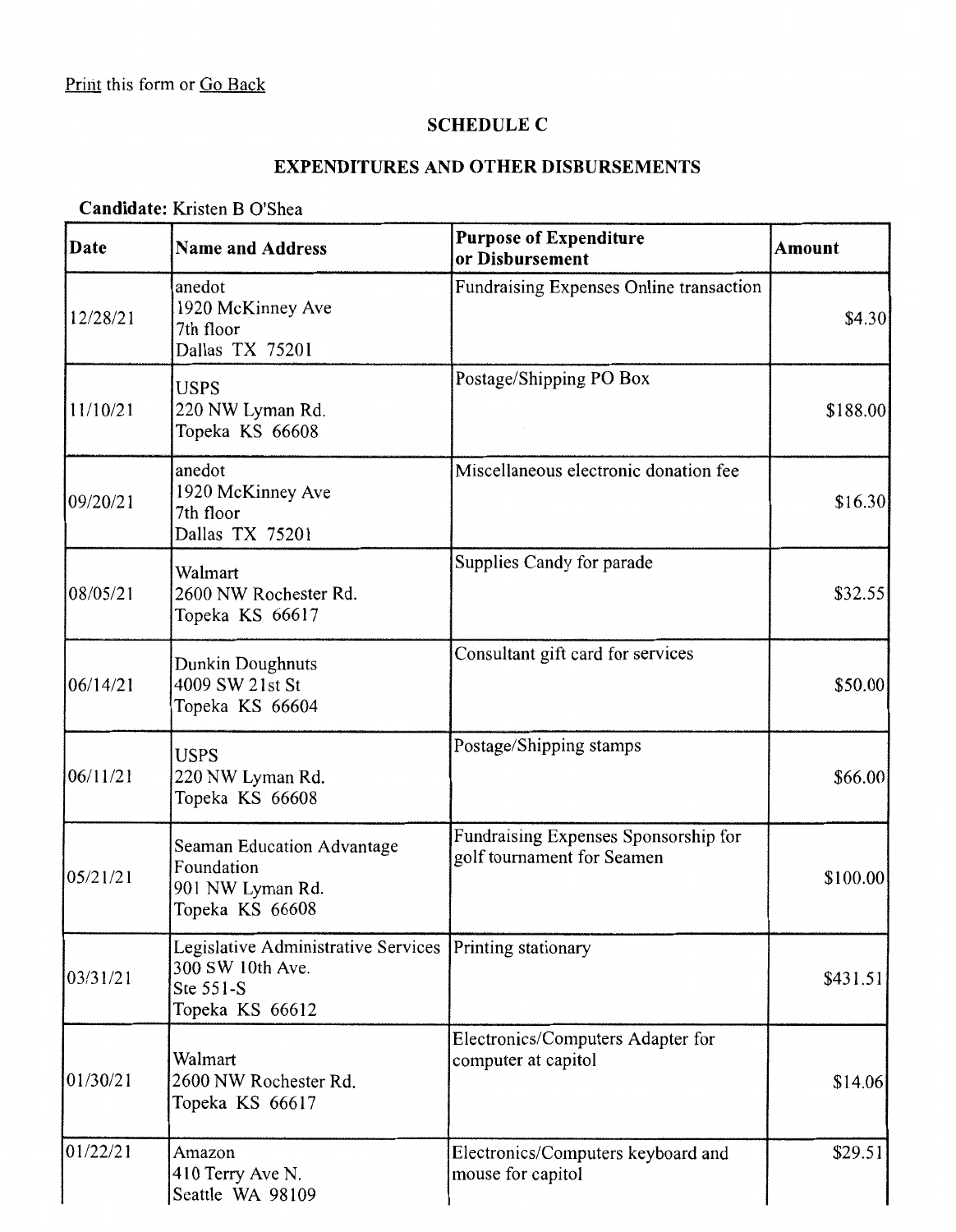| 10/01/20  | Kristen O'Shea<br>1010 NW 39TH ST<br>Topeka KS 66618                        | Candidate (self) loan repayment see<br>schedule A self loan overpay | \$2,000.00] |
|-----------|-----------------------------------------------------------------------------|---------------------------------------------------------------------|-------------|
| 101/22/20 | Senate Sergeant-at-Arms<br>300 SW 10th Ave.<br>Ste 325-E<br>Topeka KS 66612 | Donation/Contrib To senate fund for<br>flowers                      | \$30.00     |
|           | Total Itemized Expenditures This Period                                     |                                                                     | \$2962.23   |
|           | Total Unitemized Expenditures of \$50 or less                               |                                                                     | \$0         |
|           | TOTAL EXPENDITURES & OTHER DISBURSEMENTS THIS PERIOD                        |                                                                     | \$2962.23   |